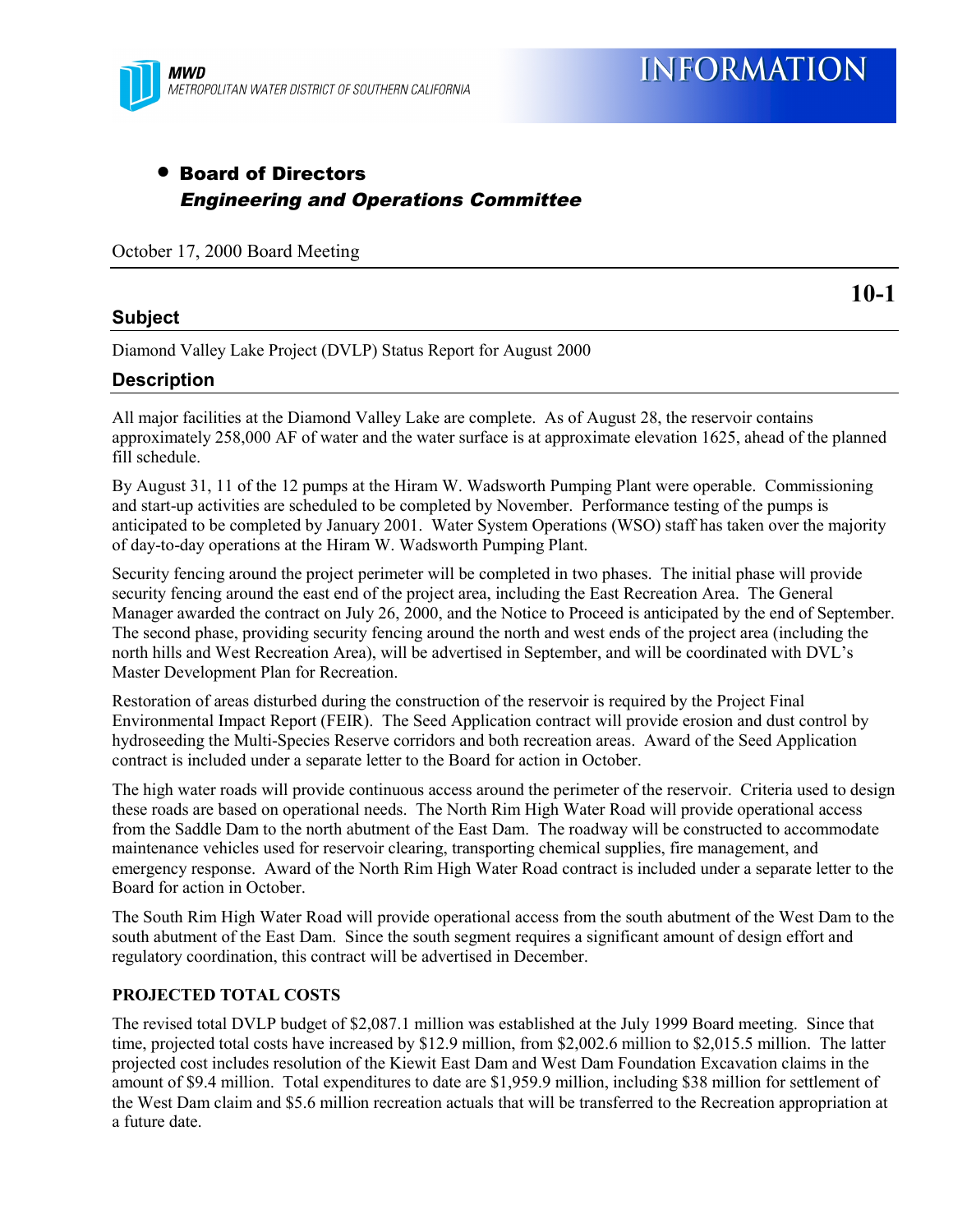Expenditures also include the purchase of properties surrounding the reservoir operating area and the Multi-Species Reserve. Property usage is being evaluated with the possibility that several areas will be designated as surplus in the future. Any proceeds realized by Metropolitan by the sale or turnover of these properties will be credited to the project budget, thereby decreasing the projected total cost of the project. (See **Attachment 1** for a financial summary, **Attachment 2** for the remaining budget). Financial information presented in this Board letter is consistent with financial data (July 31, 2000) reviewed by the Office of the Chief Financial Officer and David Gledhill (DVLP Evaluation Team Manager).

| <b>EXPENDITURES (August 2000)</b> include West Dam Claims Settlement & Recreation<br>Actuals                                                                                                                                                                                                                      |                                                                                                     | \$1,959.9 million |
|-------------------------------------------------------------------------------------------------------------------------------------------------------------------------------------------------------------------------------------------------------------------------------------------------------------------|-----------------------------------------------------------------------------------------------------|-------------------|
| <b>WORK IN PROGRESS</b> includes Dam Deformation Monitoring; Pump Procurement<br>Contract; Phase 1 Perimeter Fencing Contract; North Rim High Water Road Contract, Seed<br>Application; Environmental Documentation; Labor for DVLP Management, Design Staff,<br>Construction Management, & Environmental Support |                                                                                                     | \$26.8million     |
| <b>East Dam Claims Settlement</b>                                                                                                                                                                                                                                                                                 |                                                                                                     | \$9.4 million     |
| <b>REMAINING WORK</b><br>Perimeter Fencing (Phase 2) Construction Contract<br>South Rim High Water Road Construction Contract<br>Miscellaneous Completion Contracts<br>Miscellaneous Environmental Activities<br>Labor – Design & Construction Management<br>Project Labor Agreement<br><b>SUBTOTAL</b>           | \$1.5 million<br>\$11.0 million<br>\$3.5 million<br>\$0.8 million<br>\$2.3 million<br>\$0.3 million | \$19.4 million    |
| <b>TOTAL PROJECTED COSTS</b>                                                                                                                                                                                                                                                                                      |                                                                                                     | \$2,015.5 million |
| <b>REMAINING BUDGET</b>                                                                                                                                                                                                                                                                                           |                                                                                                     | \$71.6 million    |
| <b>TOTAL PROJECT BUDGET</b>                                                                                                                                                                                                                                                                                       |                                                                                                     | \$2,087.1 million |

#### **RECENT DEVELOPMENTS**

Mediation of the East Dam claims was conducted by a professional construction claims mediator on May 11 and 12 and a third day on August 11, 2000. On August 11, the parties agreed that all East Dam and West Dam Foundation Excavation claims would be resolved and the pending litigation will be dismissed for payment of \$9.4 million. This settlement was approved at the August 2000 Board meeting.

#### **Policy**

Board Request.

#### **Fiscal Impact**

Refer to Table and Attachments.

9/28/2000 *Date*

*Roy L. Wolfe Manager, Corporate Resources*

9/29/2000

*General Manager Date*

**Attachment 1 - Financial Summary/Project Cash Flow Attachment 2 - Remaining Budget** BLA #580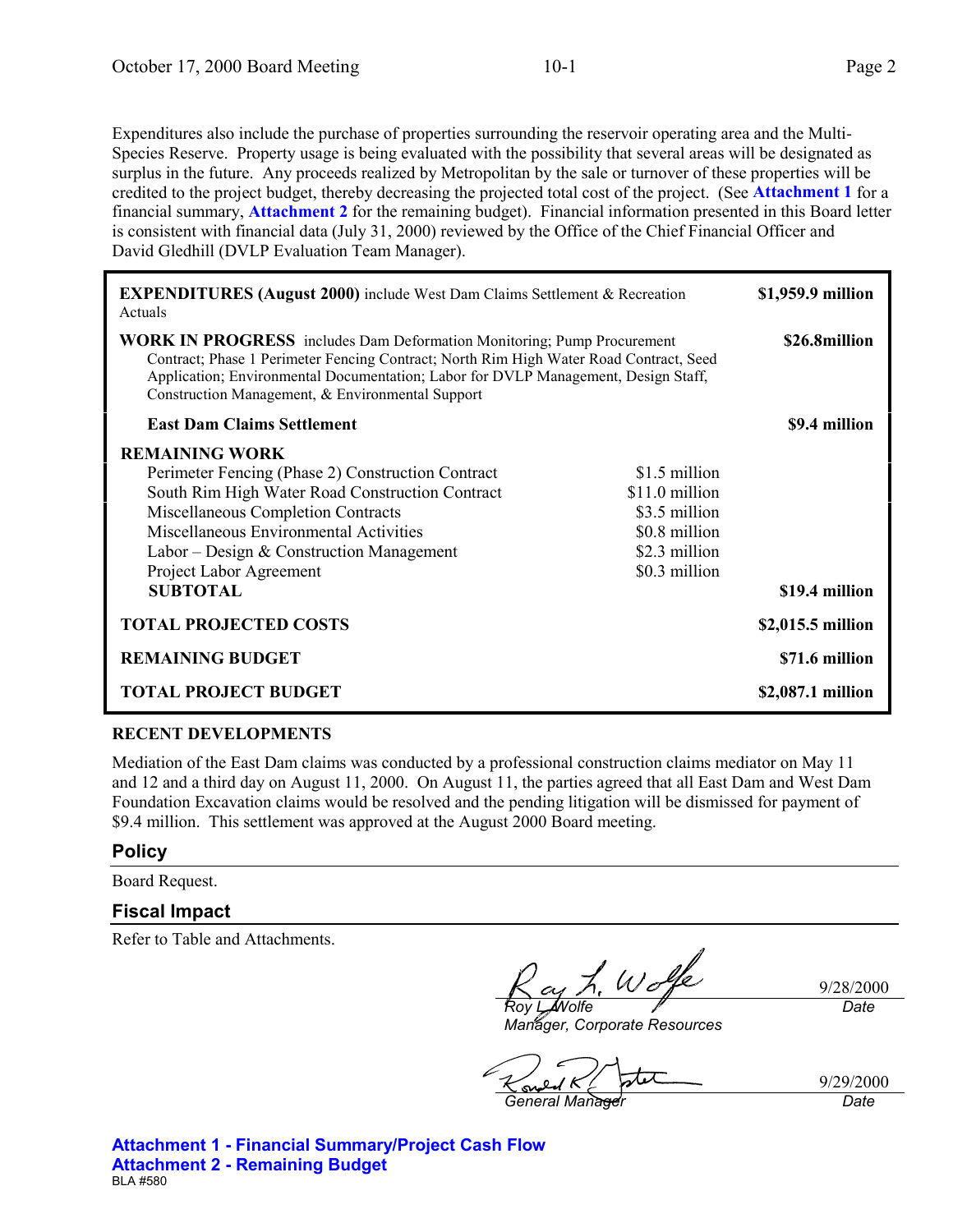

### **Financial Summary**

## **Project Cash Flow**